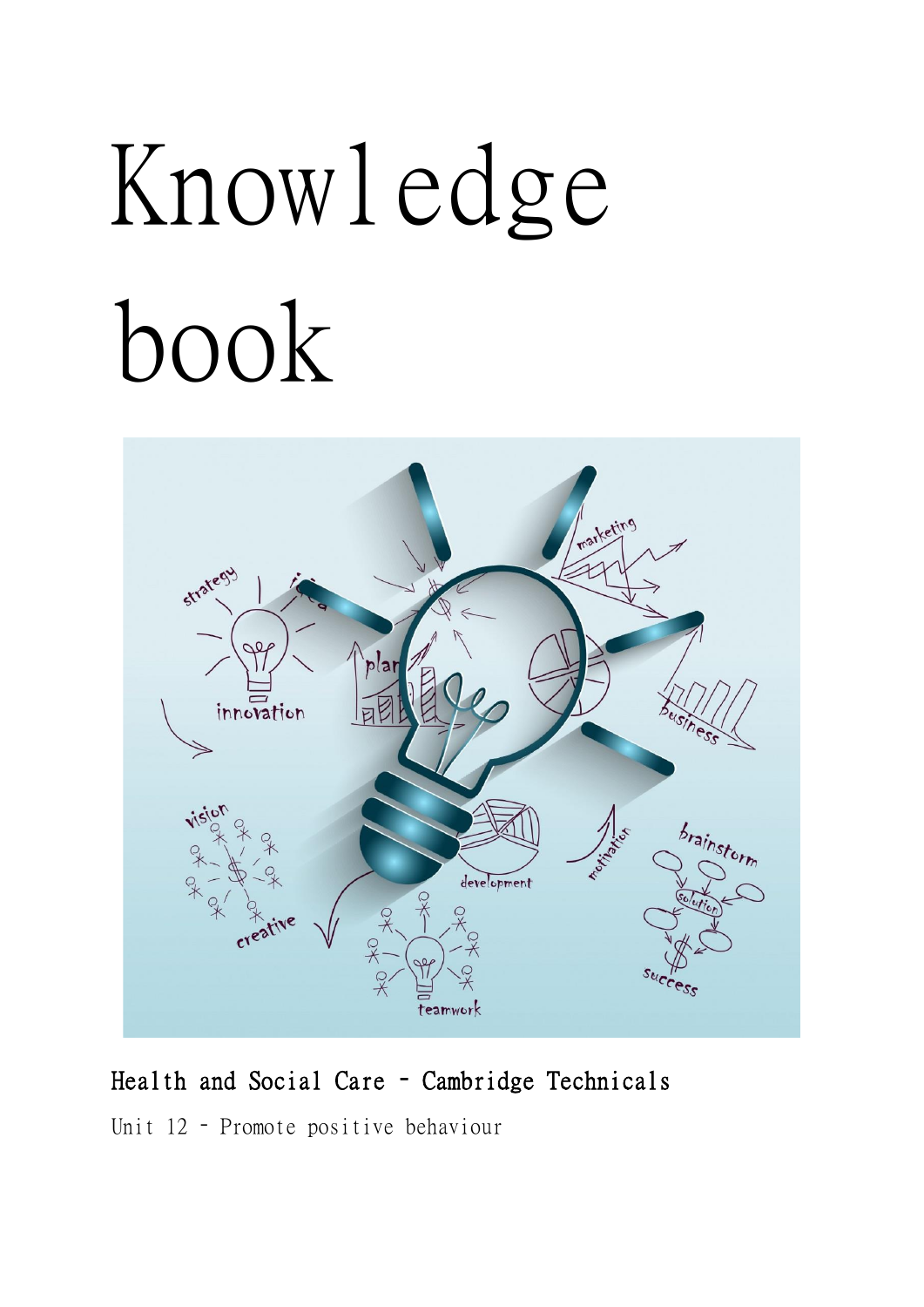|  |  |  |  |  |  | The table below shows all the topics you will cover. |  |  |  |
|--|--|--|--|--|--|------------------------------------------------------|--|--|--|
|--|--|--|--|--|--|------------------------------------------------------|--|--|--|

| Learning outcomes | What you must know                                  |
|-------------------|-----------------------------------------------------|
| 1. Be able to     | Understand the contexts where the promotion         |
| promote positive  | of positive behaviour is required                   |
| behaviour         | $\checkmark$ Acute psychiatric settings             |
|                   | $\checkmark$ Residential units for people with      |
|                   | learning disabilities                               |
|                   | $\checkmark$ Services for people who are elderly an |
|                   | confused                                            |
|                   | $\checkmark$ Some child care settings               |
|                   | $\checkmark$ Foster care                            |
|                   | Positive behavioural support - 'a                   |
|                   | framework to understand the context and             |
|                   | meaning of behaviour in order to inform the         |
|                   | development of supportive environments and          |
|                   | skills that can enhance a person's quality          |
|                   | of life'. (Positive and Proactive Care,             |
|                   | reducing the need for restrictive                   |
|                   | interventions, Department for Health, 2014)         |
|                   | Best practice                                       |
|                   | $\checkmark$ Use person-centred, values-based       |
|                   | approaches                                          |
|                   | $\checkmark$ Assessment - must understand probable  |
|                   | reasons why a person presents                       |
|                   | behaviours of concern. Knowing the                  |
|                   | individual' s personal and medical                  |
|                   | history - health issues that                        |
|                   | contribute to behaviour, personal                   |
|                   | likes and dislikes, possible triggers.              |
|                   | Assessments must have input from the                |
|                   | individual, their carers, relatives or              |
|                   | advocates.                                          |
|                   | Identifying patterns of behaviour                   |
|                   | $\checkmark$ Identifying precursor behaviours -     |
|                   | tense muscles, pacing, sweating,                    |
|                   | facial expressions, increased                       |
|                   | breathing rate                                      |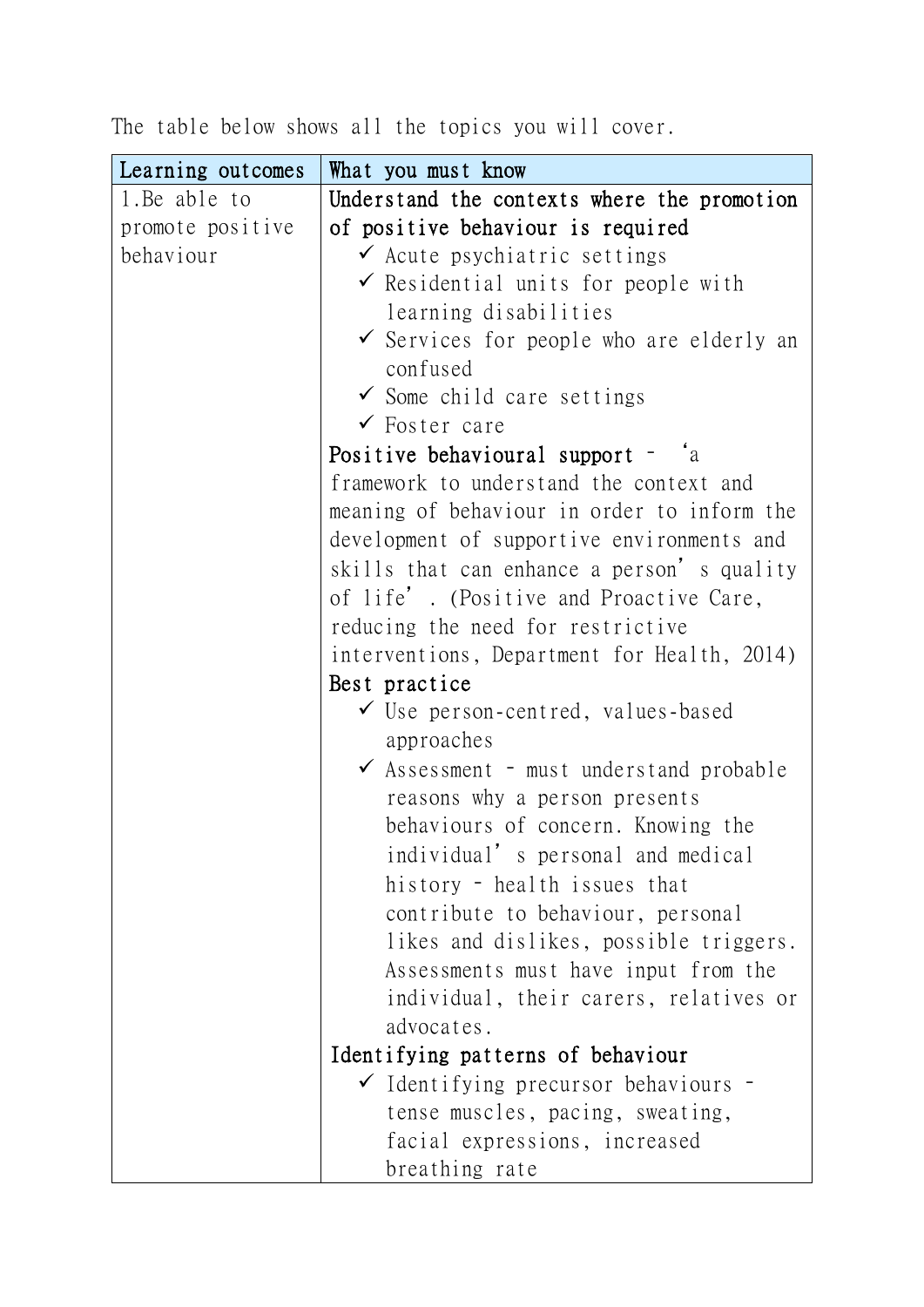| Understand the impact of the environment on        |
|----------------------------------------------------|
| behaviour                                          |
| Ensuring personal space and privacy is             |
| available - allowing people to have                |
| time alone, recognising when group                 |
| dynamics impact on behaviour                       |
| $\checkmark$ Provision of structured activities or |
| events - planned activity to reduce                |
| boredom                                            |
| $\checkmark$ Permitting autonomy where appropriate |
| - allowing individuals to make                     |
| decisions and choices about their own              |
| life                                               |
| $\checkmark$ Maintenance of dignity and respect -  |
| form of address, respect of privacy                |
| Understand the physiological aspects of            |
| behaviour                                          |
| $\checkmark$ Pain/illness/infection                |
| $\checkmark$ Substance use                         |
| $\checkmark$ Epilepsy/diabetes                     |
| Behavioural support plans                          |
| $\checkmark$ Providing carers with clear plans for |
| how to respond                                     |
| $\checkmark$ Achieving rapid, safe, and effective  |
| control of risky behaviour                         |
| Behaviour support plans must include               |
| $\checkmark$ Primary preventative strategies -     |
| self-management to reduce levels of                |
| anxiety and distress                               |
| ✔ Secondary preventative strategies -              |
| de-escalation techniques, diversion,               |
| disengagement activities undertaken by             |
| staff                                              |
| $\checkmark$ Tertiary strategies - reactive        |
| strategies, restrictive interventions              |
| to be used only when there is                      |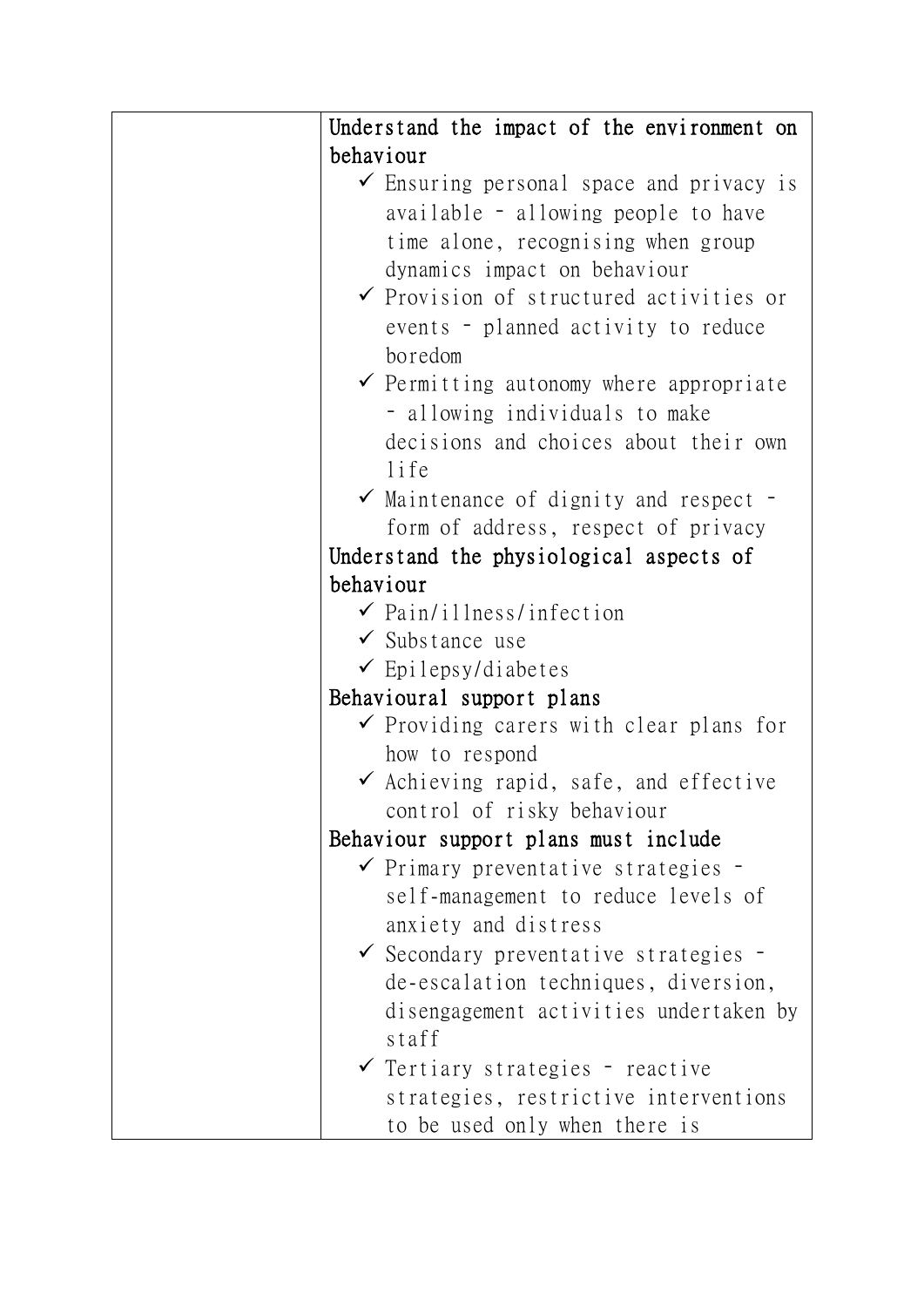|                 | significant risk of harm to the                    |
|-----------------|----------------------------------------------------|
|                 | individual or others around them                   |
|                 | Evaluation of best practice                        |
|                 | $\checkmark$ Peer review                           |
|                 | $\checkmark$ Formal observation of practice        |
|                 | $\checkmark$ Supervision                           |
|                 | $\checkmark$ Self-reflection on your practice      |
| 2. Understand   | Situations                                         |
| situations in   | $\checkmark$ Preventing someone from harming       |
| which staff are | themselves                                         |
| required to use | $\checkmark$ Holding a person to receive a medical |
| reactive and    | treatment in a planned situation                   |
| restrictive     | $\checkmark$ Holding someone to receive medical    |
| interventions   | treatment in an emergency situation                |
|                 | $\checkmark$ Self-defence                          |
|                 | $\checkmark$ Escaping from violence                |
|                 | $\checkmark$ Protecting vulnerable people from     |
|                 | violence                                           |
|                 | Recognising stages of behaviour                    |
|                 | $\checkmark$ The green 'Proactive' phase - where   |
|                 | the person is feeling mostly calm and              |
|                 | relaxed and is able to engage                      |
|                 | positively with you in a meaningful                |
|                 | way - no action required                           |
|                 | The amber 'Active' phase - where the               |
|                 |                                                    |
|                 | person may be starting to feel anxious             |
|                 | or distressed and there is a chance                |
|                 | that he/she may need to challenge you              |
|                 | in some way - self-management can                  |
|                 | reduce this or secondary strategies                |
|                 | may need to be implemented                         |
|                 | The red 'Reactive' phase - where<br>$\checkmark$   |
|                 | challenging behaviour actually occurs              |
|                 | and there is a need to do something                |
|                 | quickly to achieve safe and rapid                  |
|                 | control over the situation to prevent              |
|                 | unnecessary distress and injury -                  |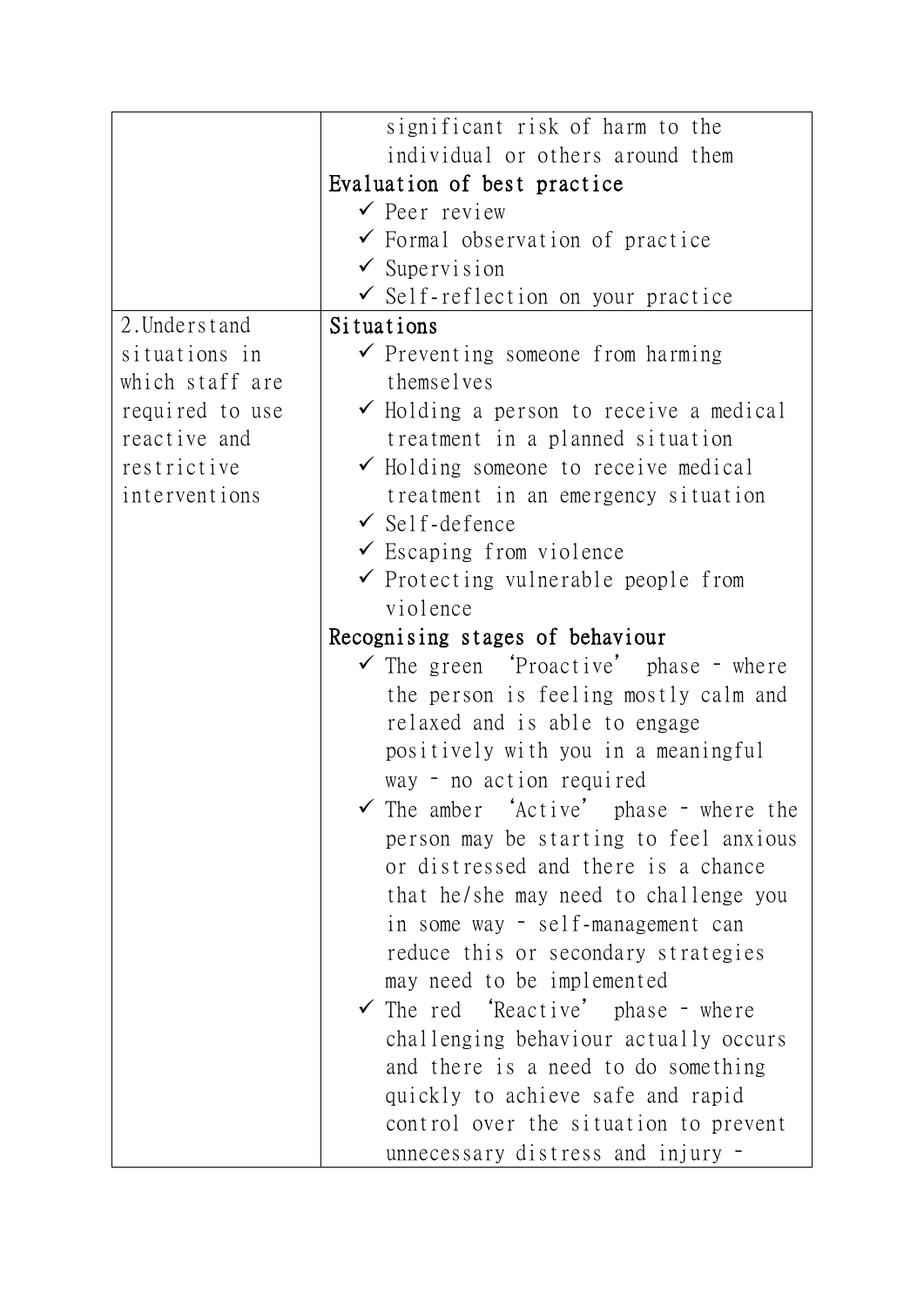|                                                                                                      | tertiary strategies to be applied in<br>the least restrictive way possible.<br>Certain strategies can only be applied<br>in hospitals and with individuals<br>detained under the Mental Health Act<br>$\checkmark$ The final blue 'Post Reactive' phase<br>- where the incident is over and the<br>person is starting to recover and<br>become calm and relaxed again. Caution<br>as there is a risk of behaviour<br>escalating again                                                                   |
|------------------------------------------------------------------------------------------------------|---------------------------------------------------------------------------------------------------------------------------------------------------------------------------------------------------------------------------------------------------------------------------------------------------------------------------------------------------------------------------------------------------------------------------------------------------------------------------------------------------------|
| 3. Be able to use                                                                                    | Proactive interventions                                                                                                                                                                                                                                                                                                                                                                                                                                                                                 |
| interventions to<br>promote positive<br>behaviour,<br>considering the<br>impact on the<br>individual | $\checkmark$ Effective communication - awareness of<br>verbal and non-verbal communication<br>$\checkmark$ Maintenance of good interpersonal<br>relationships - building positive<br>relationships<br>$\checkmark$ Follow any plan made to monitor and<br>control behaviour<br>$\checkmark$ Recognising early triggers and respond<br>- reduce the occurrence of challenging<br>behaviour<br>$\checkmark$ Prevention and early de-escalation -<br>adopt strategies planned to de-<br>escalate behaviour |
|                                                                                                      | Reactive interventions - interventions that                                                                                                                                                                                                                                                                                                                                                                                                                                                             |
|                                                                                                      | are brought into play once unforeseen<br>behaviour that challenges occurs                                                                                                                                                                                                                                                                                                                                                                                                                               |
|                                                                                                      | $\checkmark$ Appear calm                                                                                                                                                                                                                                                                                                                                                                                                                                                                                |
|                                                                                                      | $\checkmark$ Be aware of body language                                                                                                                                                                                                                                                                                                                                                                                                                                                                  |
|                                                                                                      | $\checkmark$ Distraction and redirection                                                                                                                                                                                                                                                                                                                                                                                                                                                                |
|                                                                                                      | Theory of proxemics - demonstrate the                                                                                                                                                                                                                                                                                                                                                                                                                                                                   |
|                                                                                                      | effect invading personal space will                                                                                                                                                                                                                                                                                                                                                                                                                                                                     |
|                                                                                                      | have on escalating or de-escalating                                                                                                                                                                                                                                                                                                                                                                                                                                                                     |
|                                                                                                      | challenging behaviour<br>Restrictive interventions                                                                                                                                                                                                                                                                                                                                                                                                                                                      |
|                                                                                                      |                                                                                                                                                                                                                                                                                                                                                                                                                                                                                                         |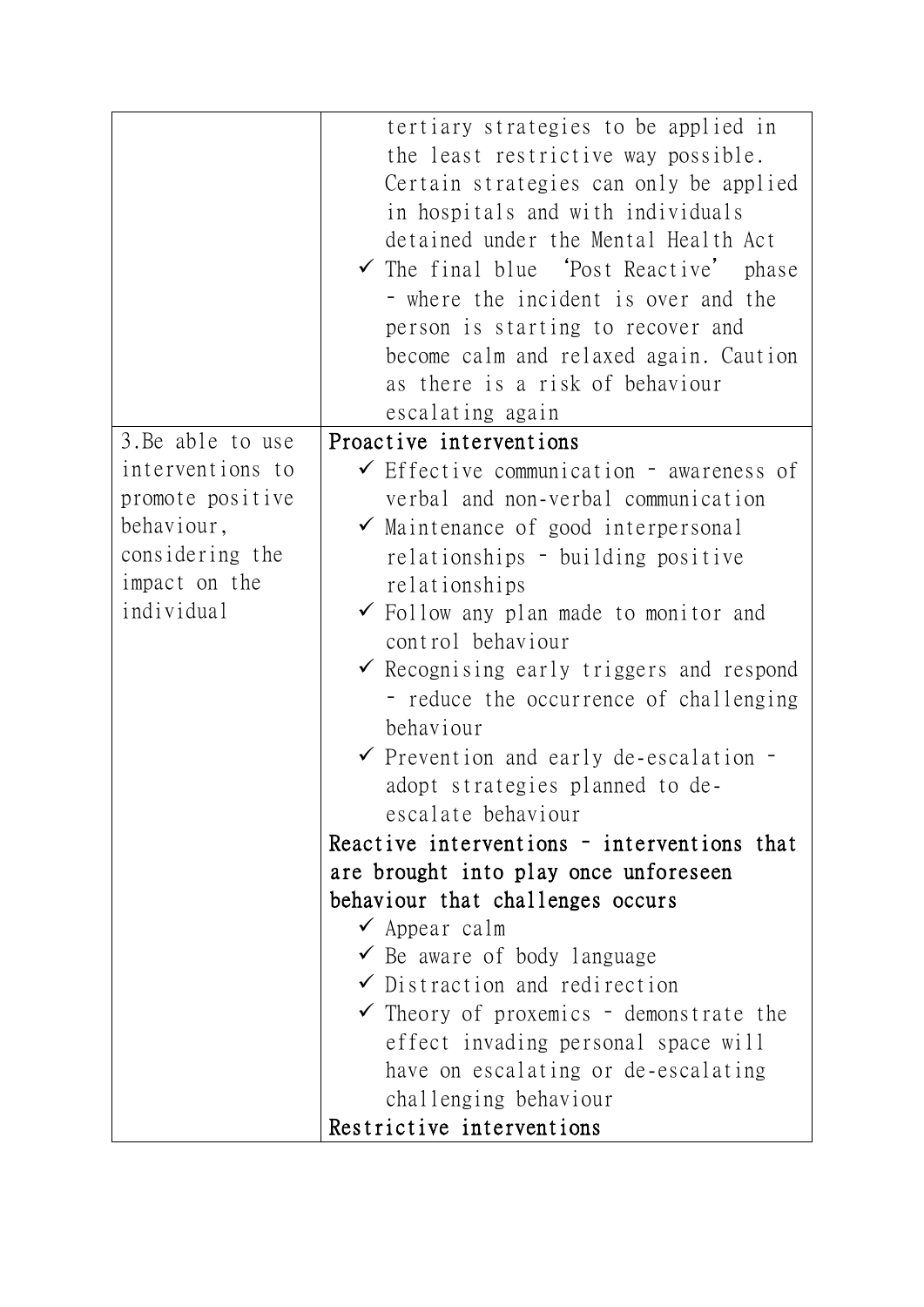|                  | $\checkmark$ Physical restraint - physical contact  |
|------------------|-----------------------------------------------------|
|                  | where the intervener' s intention is                |
|                  | to prevent, restrict, or subdue                     |
|                  | movement                                            |
|                  | $\checkmark$ Mechanical restraint - the use of a    |
|                  | device to prevent, restrict or subdue               |
|                  | movement of a person's body                         |
|                  | $\checkmark$ Chemical restraint - the use of        |
|                  | medication which is prescribed and                  |
|                  |                                                     |
|                  | administered for the purpose of                     |
|                  | controlling or subduing violent                     |
|                  | behaviour                                           |
|                  | $\checkmark$ Seclusion - supervised confinement and |
|                  | isolation of a person, away from                    |
|                  | others. The sole aim of seclusion is                |
|                  | to protect others from harm                         |
|                  | $\checkmark$ Long-term segregation - the person is  |
|                  | prevented from mixing freely with                   |
|                  | other people. This intervention can                 |
|                  | only be used for people detained under              |
|                  | the Mental Health Act and can only be               |
|                  | applied in hospital                                 |
|                  | Post-incident review                                |
|                  | $\checkmark$ Effectiveness – did it work? Impact on |
|                  | the individual                                      |
|                  | $\checkmark$ Sustainability - can the approach be   |
|                  | used again? Will it work in different               |
|                  | $envi$ ronments?                                    |
|                  |                                                     |
|                  | $\checkmark$ Development of strategies for          |
|                  | individualised care - review of                     |
|                  | behavioural plan in line with person-               |
|                  | centred approach                                    |
| 4. Know relevant | Legislation                                         |
| legislation and  | $\checkmark$ Mental Health Act 1983                 |
| guidance related | $\checkmark$ Mental Capacity Act 2005               |
| to promoting     | $\checkmark$ Depravation of civil liberties         |
|                  | (DOL's)                                             |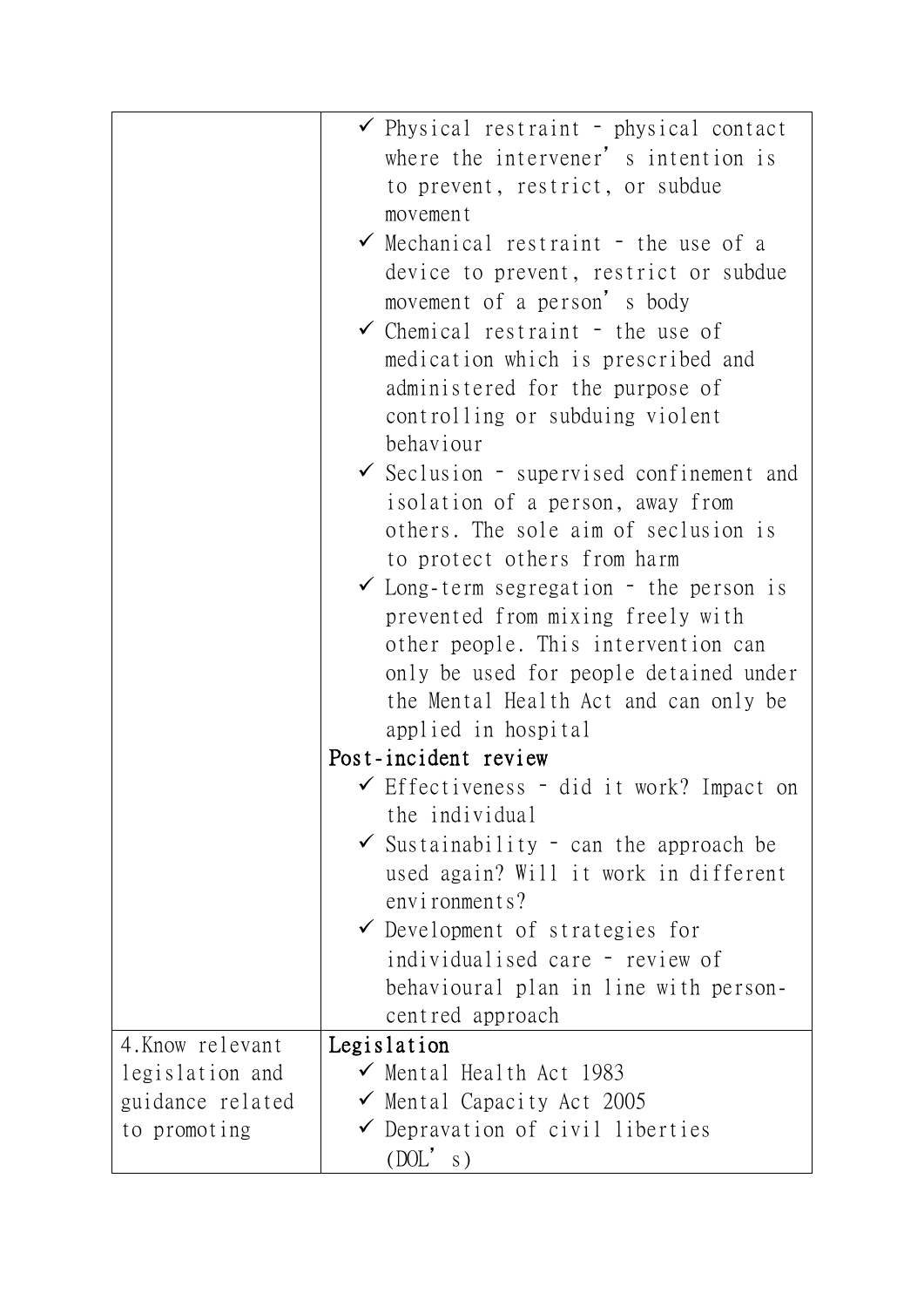| positive  | $\checkmark$ Section 3 Criminal Law Act 1967,       |
|-----------|-----------------------------------------------------|
| behaviour | Common Law                                          |
|           | $\checkmark$ Health and Safety at Work Act 1974     |
|           | $\checkmark$ Human Rights Act 1998                  |
|           | $\checkmark$ Police and Criminal Evidence Act 1984  |
|           | Guidance                                            |
|           | $\checkmark$ Positive and Proactive Care - reducing |
|           | the need for restrictive interventions              |
|           | (2014)                                              |
|           | $\checkmark$ A positive and proactive workforce     |
|           | (2014)                                              |

## Key terms

| ABC chart    | The aim of ABC charts is to identify between |
|--------------|----------------------------------------------|
|              | the behaviour and its antecedent and         |
|              | consequent events, to aid understanding of   |
|              | the function that a particular behaviour     |
|              | serves for an individual. A stands for       |
|              | Antecedent, B for Behaviour and C for        |
|              | Consequence                                  |
| Acute        | An acute psychiatric setting is where people |
| psychiatric  | are admitted when they are in crisis and who |
| settings     | may need safety, monitoring and assessment   |
| Advocates of | as well as therapy and medication management |
| individuals  |                                              |
| Advocates of | Advocates represent the views, needs and     |
| individuals  | interests of individuals who are unable to   |
|              | represent themselves. This involves          |
|              | advocates working closely with individuals   |
|              | and on some occasions with others who know   |
|              | the individual well. Advocates may represent |
|              | individuals bother verbally and in writing.  |
|              | Occasions when this may occur may include at |
|              | a young person's review meeting or when      |
|              | there is a change in the health needs of an  |
|              | individual who have dementia                 |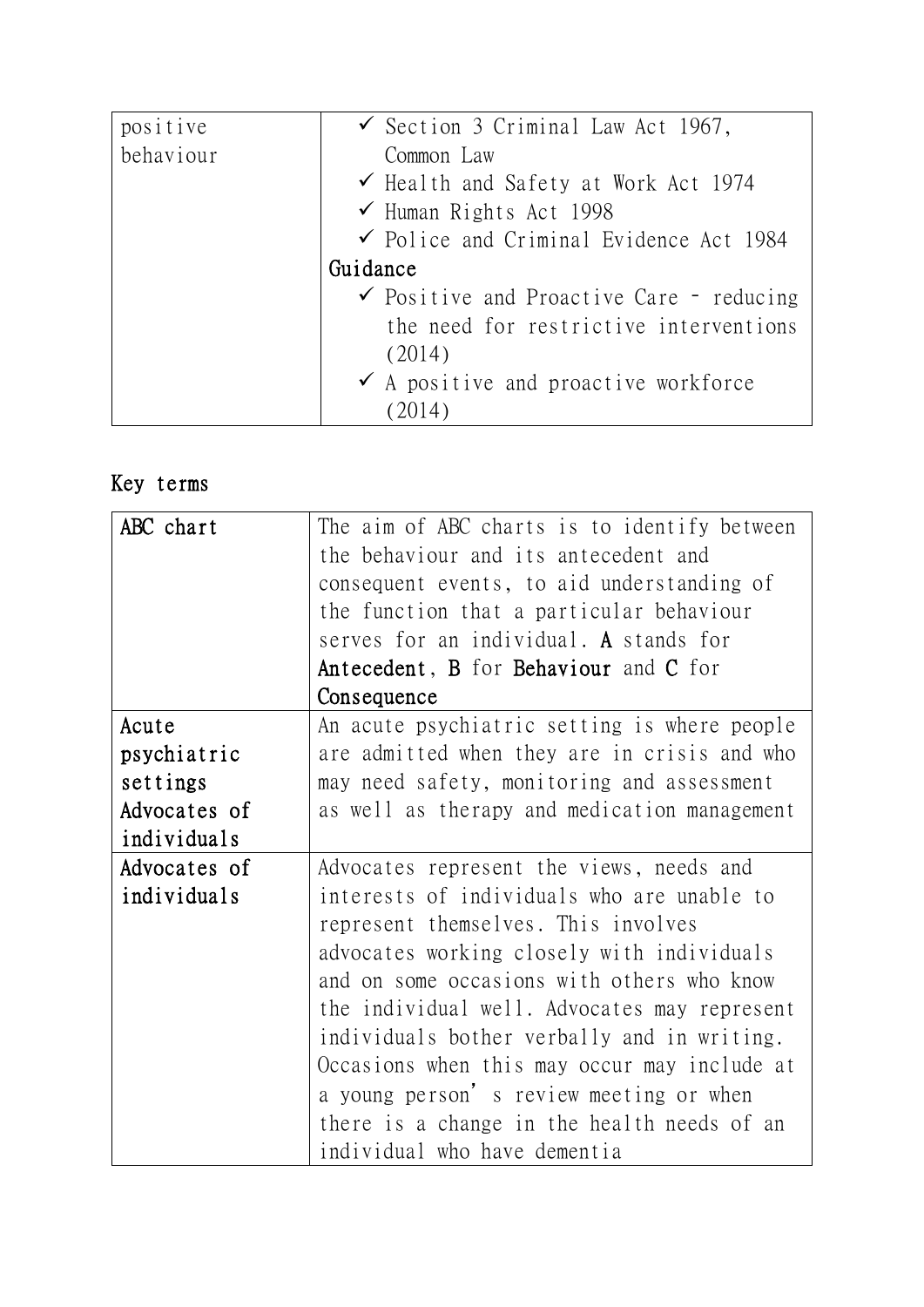| 'Active'<br>Amber | The Amber 'Active' phase is where the        |
|-------------------|----------------------------------------------|
| phase             | person may be starting to feel anxious or    |
|                   | distressed and there is a chance that he/she |
|                   | may challenge you in some way. In this phase |
|                   | the person is expressing that they are       |
|                   | anxious; wanting something they are unable   |
|                   | to ask for; not liking something; feeling    |
|                   | bored, etc. These are early warning signs    |
|                   | and provide the opportunity to intervene     |
|                   | before the behaviour escalates to            |
|                   | challenging behaviour                        |
| Assessment        | An assessment of behaviour is usually called |
|                   | a functional assessment or functional        |
|                   | analysis and aims to identify possible       |
|                   | causes of an individual' s behaviour and     |
|                   | determine the best ways to promote their     |
|                   | positive behaviour                           |
| Autonomy          | Autonomy is allowing individuals to make     |
|                   | decisions and choices about their own life   |
| Behaviour         | Behaviour support plans are developed after  |
| support plans     | an individual has had an assessment. They:   |
|                   | Provide carers with clear strategies         |
|                   | for promoting an individual' s positive      |
|                   | behaviour                                    |
|                   | • Aim to achieve rapid, safe, and            |
|                   | effective control of risky behaviour         |
|                   |                                              |
|                   | Behaviour support plans include:             |
|                   | • Primary preventative strategies            |
|                   | Secondary preventative strategies            |
|                   | Tertiary strategies                          |
| Blue Post         | The Blue 'Post Reactive' phase is where an   |
| Reactive' phase   | incident is over and the person is starting  |
|                   | to recover and become calm and relaxed again |
| Body language     | This refers to a form of non-verbal          |
|                   | communication in which thoughts, feelings    |
|                   | and intentions are expressed. For example    |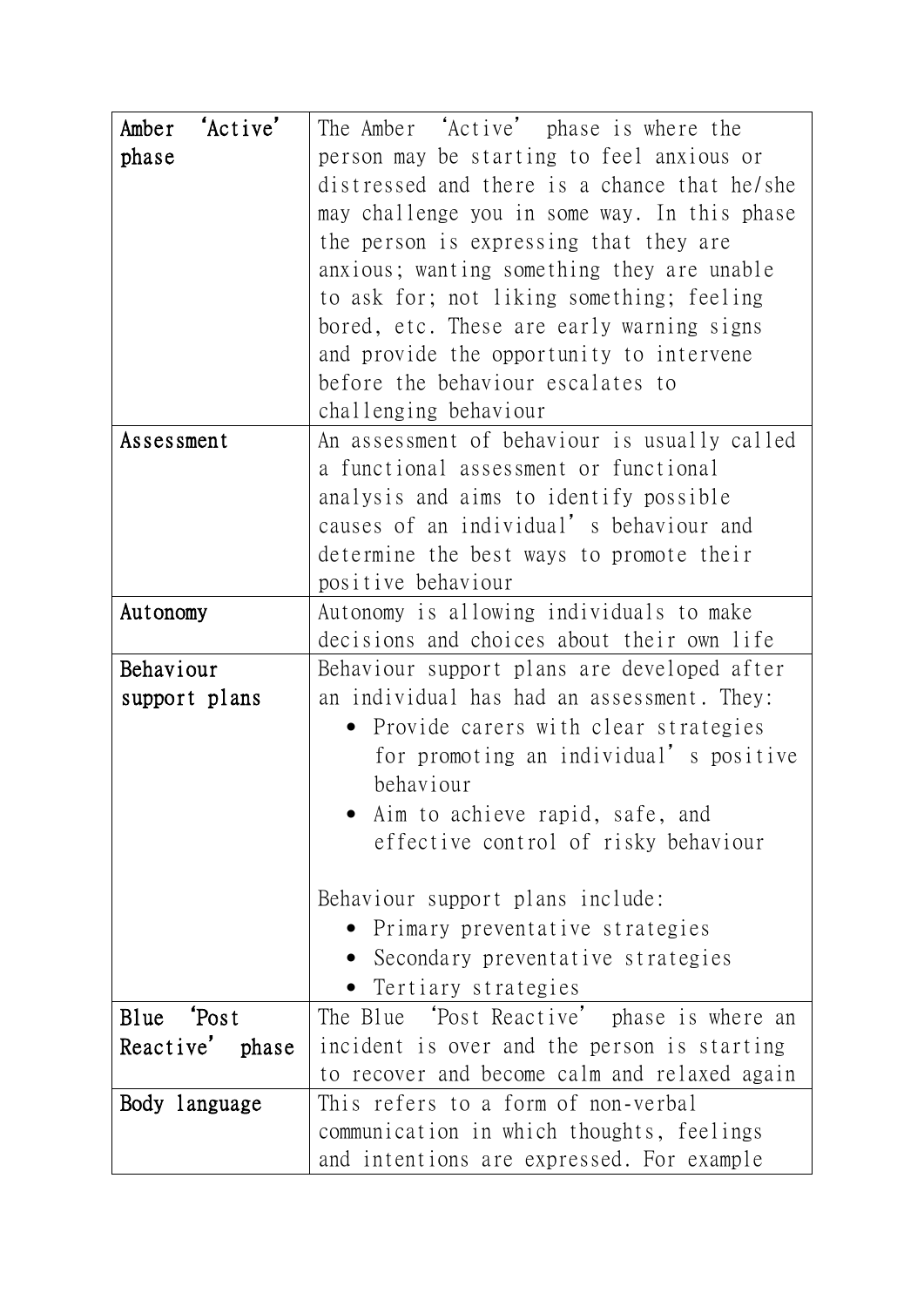|                | through body posture, facial expressions,    |
|----------------|----------------------------------------------|
|                | gestures and eye contact                     |
| <b>Braille</b> | Braille is used by individuals who are blind |
|                | or have a visual impairment to read and      |
|                | write through touch. It consists of          |
|                | different patterns of raised dots that       |
|                | represent the letters of alphabet, numbers   |
|                | and punctuation marks                        |
| British Sign   | BSL is a complete language that substitutes  |
| Language (BSL) | for speech; it is also the preferred         |
|                | language of many deaf people in the UK       |
| Challenging    | Refers to culturally inappropriate           |
| behaviour      | behaviours which may cause a serious threat  |
|                | to the safety of the individual or others or |
|                | behaviour which may result in the individual |
|                | being denied access to community facilities  |
| Chemical       | Chemical restraint refers to the use of      |
| restraint      | medication which is prescribed and           |
|                | administered solely for the purpose of       |
|                | controlling or subduing disturbed/violent    |
|                | behaviour. Chemical restraint could be used  |
|                | only for a person who is highly aroused,     |
|                | agitated or aggressive                       |
| Communication  | This refers to the process of imparting or   |
|                | exchanging information. For example, this    |
|                | can be done verbally through speech, non-    |
|                | verbally through body language, in writing   |
|                | through electronic communications such as    |
|                | emails and by other mediums such as signs    |
|                | and symbols                                  |
| Dementia       | Dementia is a chronic condition that is      |
|                | caused when the brain is damaged by diseases |
|                | such as Alzheimer's disease or stroke. The   |
|                | symptoms that individuals experience depend  |
|                | on the parts of the brain that are damaged   |
|                | and the cause of the dementia and may        |
|                | include memory disorder, personality changes |
|                | and impaired reasoning                       |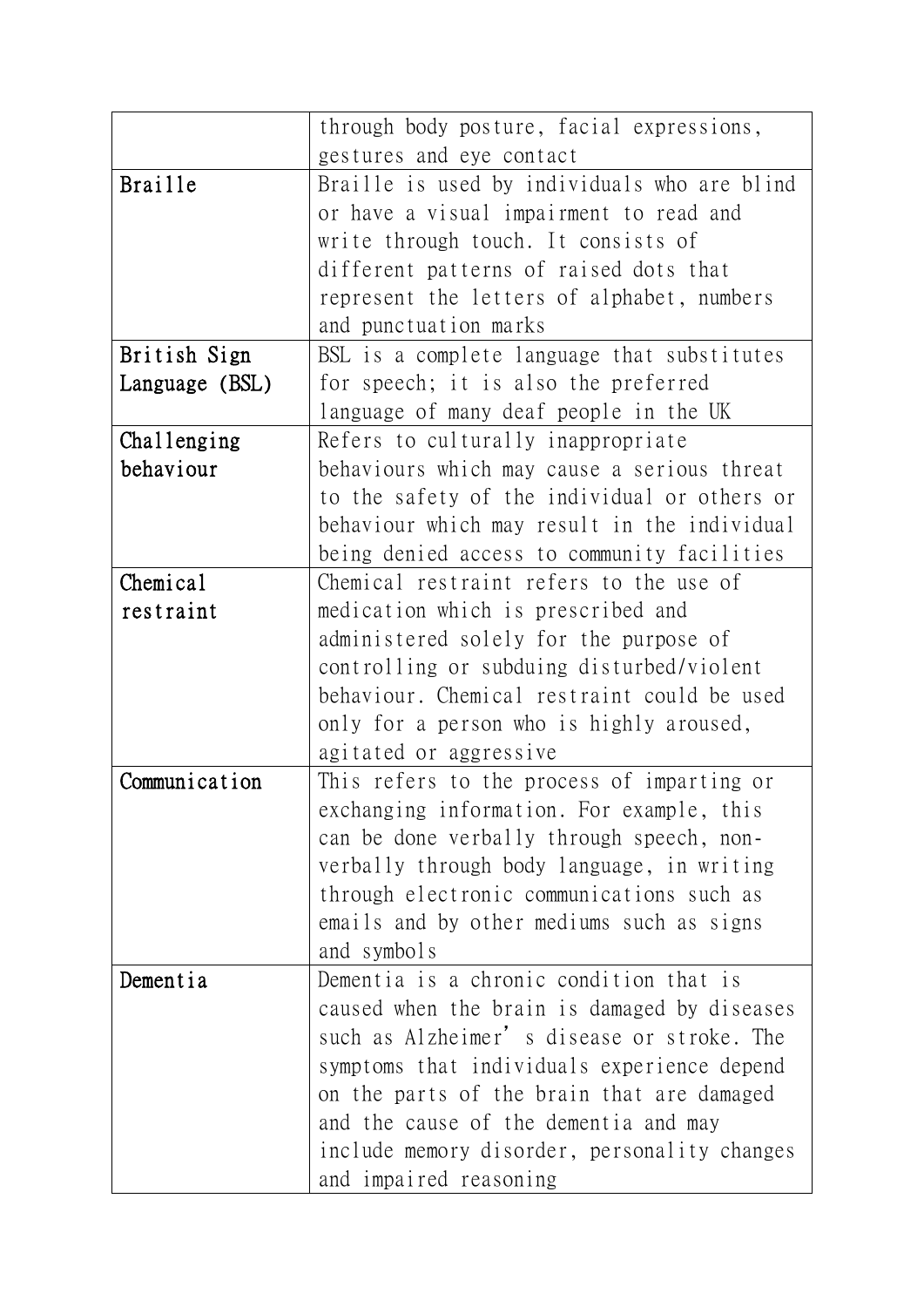| De-escalate   | De-escalation refers to reducing the         |
|---------------|----------------------------------------------|
|               | intensity of a conflict or potential         |
|               | challenging situation                        |
| Diabetes      | A disease in which the body's ability to     |
|               | produce or respond to the hormone insulin is |
|               | impaired, resulting in abnormal metabolism   |
|               | of carbohydrates and elevated levels of      |
|               | glucose in the blood. There are two main     |
|               | types of diabetes; in Type 1 diabetes, the   |
|               | body lacks the cells which produce insulin   |
|               | in the pancreas; in Type 2 diabetes (which   |
|               | is common, and often develops later in life) |
|               | the cells of the body fail to respond to     |
|               | insulin normally and the pancreas does not   |
|               | produce enough insulin                       |
| Diversity     | The concept of diversity means positively    |
|               | recognising and understanding that each      |
|               | individual is unique and different. For      |
|               | example, this may be in relation to an       |
|               | individual' s abilities, sexual orientation  |
|               | or religious beliefs                         |
| Epilepsy      | A neurological disorder marked by sudden     |
|               | recurrent episodes of sensory disturbance,   |
|               | e.g. loss of consciousness, or convulsions,  |
|               | associated with abnormal electrical activity |
|               | in the brain                                 |
| Green         | The Green 'Proactive' phase is where the     |
| 'Proactive'   | person is feeling mostly calm and relaxed    |
| phase         | and is able to engage positively with you in |
|               | a meaningful way                             |
| Interpersonal | Interpersonal skills are the life skills we  |
| skills        | use every day to communicate and interact    |
|               | with other people, both individually and in  |
|               | groups                                       |
| Legislation   | Refers to the process of making or enacting  |
|               | laws. Laws are debated and passed by         |
|               | Parliament and are upheld by the judicial    |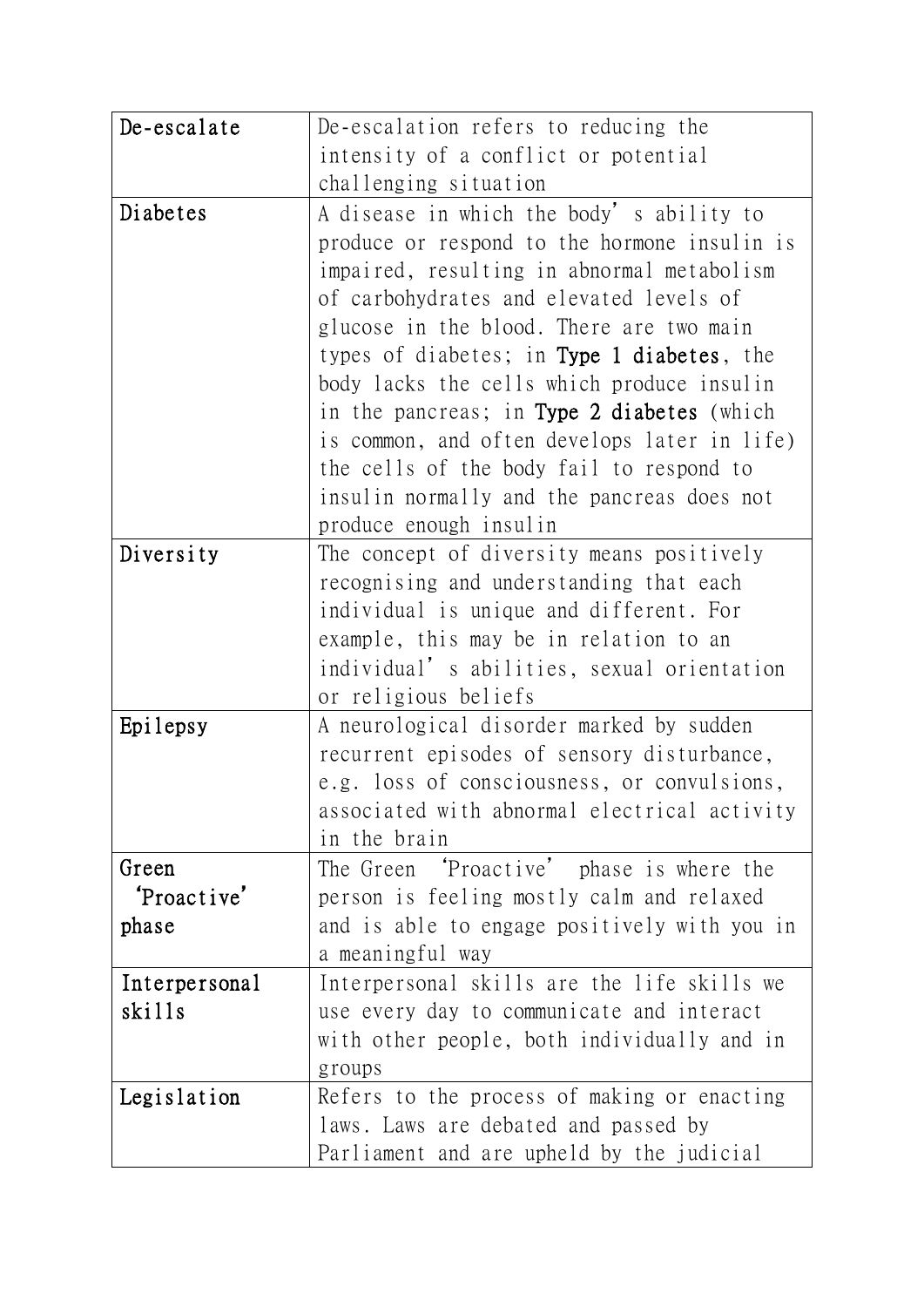|                | system. There are a number of laws that      |  |  |  |
|----------------|----------------------------------------------|--|--|--|
|                | promote positive health including;           |  |  |  |
|                | Mental Health Act 1983<br>$\bullet$          |  |  |  |
|                | • Mental Capacity Act 2005                   |  |  |  |
|                | Deprivation of Liberty Safeguards            |  |  |  |
|                | (DOL's)                                      |  |  |  |
|                | • Section 3 Criminal Law Act 1967 common     |  |  |  |
|                | l aw                                         |  |  |  |
|                | Health and Safety at Work Act 1974           |  |  |  |
|                | • Human Rights Act 1998                      |  |  |  |
|                | • Police and Criminal Evidence Act 1984      |  |  |  |
| Mechanical     | Mechanical restraint refers to; the use of   |  |  |  |
| restraint      | a device to prevent, restrict or subdue      |  |  |  |
|                | movement of a person's body, or a part of    |  |  |  |
|                | the body, for the primary purpose of         |  |  |  |
|                | behavioural control'. The use of mechanical  |  |  |  |
|                | restraint to manage extreme violence         |  |  |  |
|                | directed towards others could be             |  |  |  |
|                | exceptional, and seldom used in this or      |  |  |  |
|                | other context outside of high security       |  |  |  |
|                | settings                                     |  |  |  |
| Mental health  | Refers to the condition of a person's        |  |  |  |
|                | psychological and emotional wellbeing        |  |  |  |
| Pain           | This refers to the physical or emotional     |  |  |  |
|                | sensation of suffering or distress that can  |  |  |  |
|                | be caused by an illness or an injury. For    |  |  |  |
|                | example, an individual could experience both |  |  |  |
|                | physical and emotional distress after having |  |  |  |
|                | a fall; the individual may have sustained a  |  |  |  |
|                | broken bone as well as being no longer able  |  |  |  |
|                | to walk unaided which may lead to the        |  |  |  |
|                | individual feeling unhappy                   |  |  |  |
| Person-centred | The person-centred approach was developed    |  |  |  |
| approach       | from the work of the psychologist Dr Carl    |  |  |  |
|                | Rogers and involves believing in the         |  |  |  |
|                | potential and ability of individuals who     |  |  |  |
|                | require care or support to make their own    |  |  |  |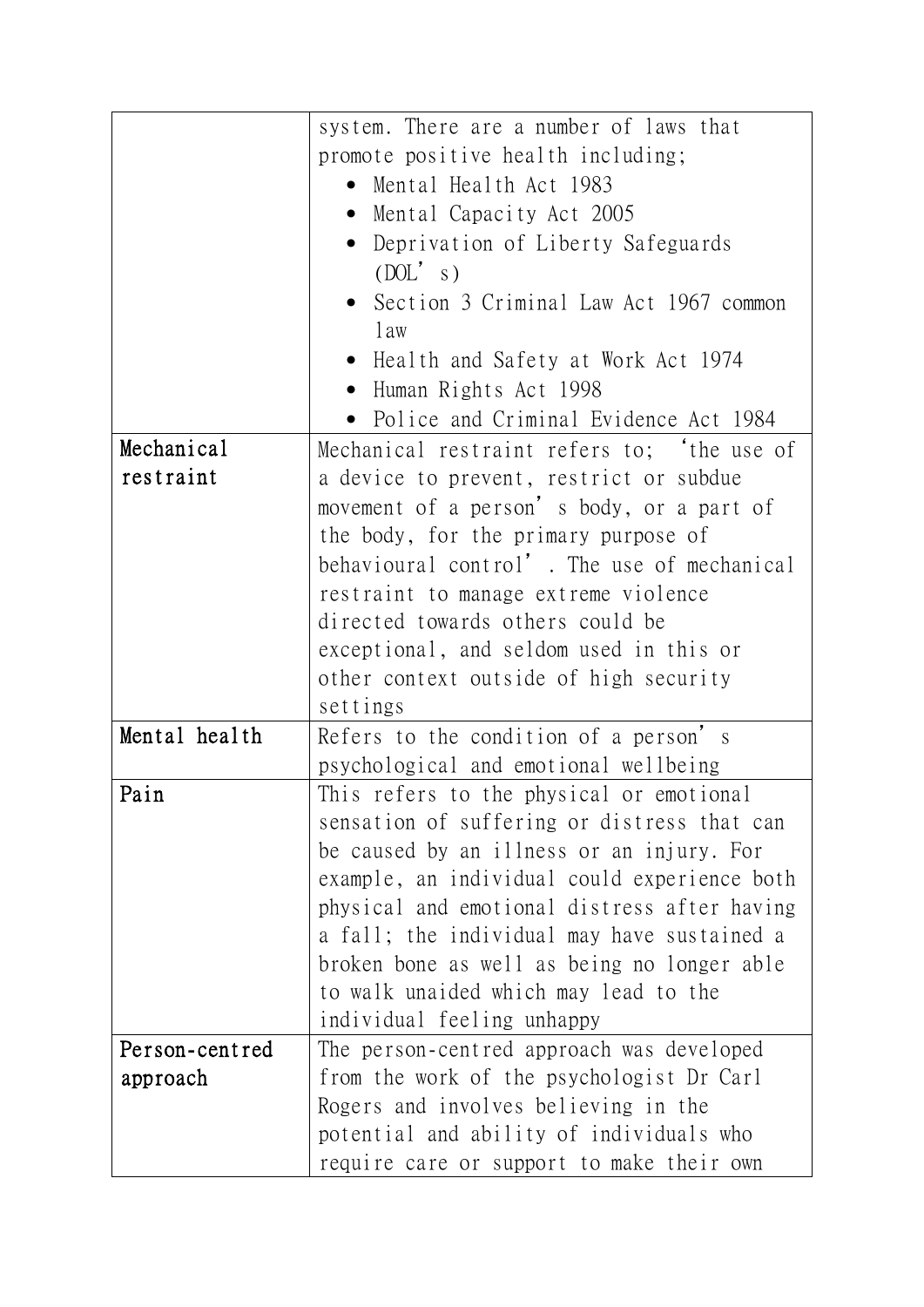|              | choices that are suitable for their own<br>lives without being influenced by the<br>beliefs and values of professionals or<br>practitioners. In a person-centred approach<br>individuals rather than professionals or<br>practitioners are the experts about their<br>own lives. The individual' s needs, views<br>and wishes are the focus; they come first<br>and become central to any care or support<br>that is accessed |
|--------------|-------------------------------------------------------------------------------------------------------------------------------------------------------------------------------------------------------------------------------------------------------------------------------------------------------------------------------------------------------------------------------------------------------------------------------|
| Physical     | The surroundings or conditions that                                                                                                                                                                                                                                                                                                                                                                                           |
| environment  | influence the building of relationships such<br>as the space available, the positioning of<br>furniture, how much lighting there is and<br>the level of noise                                                                                                                                                                                                                                                                 |
| Pitch        | This refers to the quality of a vocal sound                                                                                                                                                                                                                                                                                                                                                                                   |
|              | made by a person in a communication or                                                                                                                                                                                                                                                                                                                                                                                        |
|              | situation. For example, a crèche worker may                                                                                                                                                                                                                                                                                                                                                                                   |
|              | raise her voice to a high pitch when she is                                                                                                                                                                                                                                                                                                                                                                                   |
|              | singing with a group of children                                                                                                                                                                                                                                                                                                                                                                                              |
| Policy       | A policy sets out guidelines on working<br>practices and how they could be implemented.<br>They inform employees about what is expected<br>of them                                                                                                                                                                                                                                                                            |
| Positive     | Is an approach that is used to support                                                                                                                                                                                                                                                                                                                                                                                        |
| Behaviour    | behaviour change in a child or adult and is                                                                                                                                                                                                                                                                                                                                                                                   |
| Support      | based on the principle that if you support                                                                                                                                                                                                                                                                                                                                                                                    |
|              | an individual to develop acceptable                                                                                                                                                                                                                                                                                                                                                                                           |
|              | behaviours that are more effective in                                                                                                                                                                                                                                                                                                                                                                                         |
|              | meeting their needs the challenging                                                                                                                                                                                                                                                                                                                                                                                           |
| Positive     | behaviour will reduce<br>A Positive Behaviour Support Plan draws                                                                                                                                                                                                                                                                                                                                                              |
| Behaviour    | together all the information from an                                                                                                                                                                                                                                                                                                                                                                                          |
| Support Plan | assessment to create an individualised plan                                                                                                                                                                                                                                                                                                                                                                                   |
|              | to help keep everyone safe, and to identify                                                                                                                                                                                                                                                                                                                                                                                   |
|              | where the person would benefit from being                                                                                                                                                                                                                                                                                                                                                                                     |
|              | taught additional communication or other                                                                                                                                                                                                                                                                                                                                                                                      |
|              | skills e.g. teaching a person another form                                                                                                                                                                                                                                                                                                                                                                                    |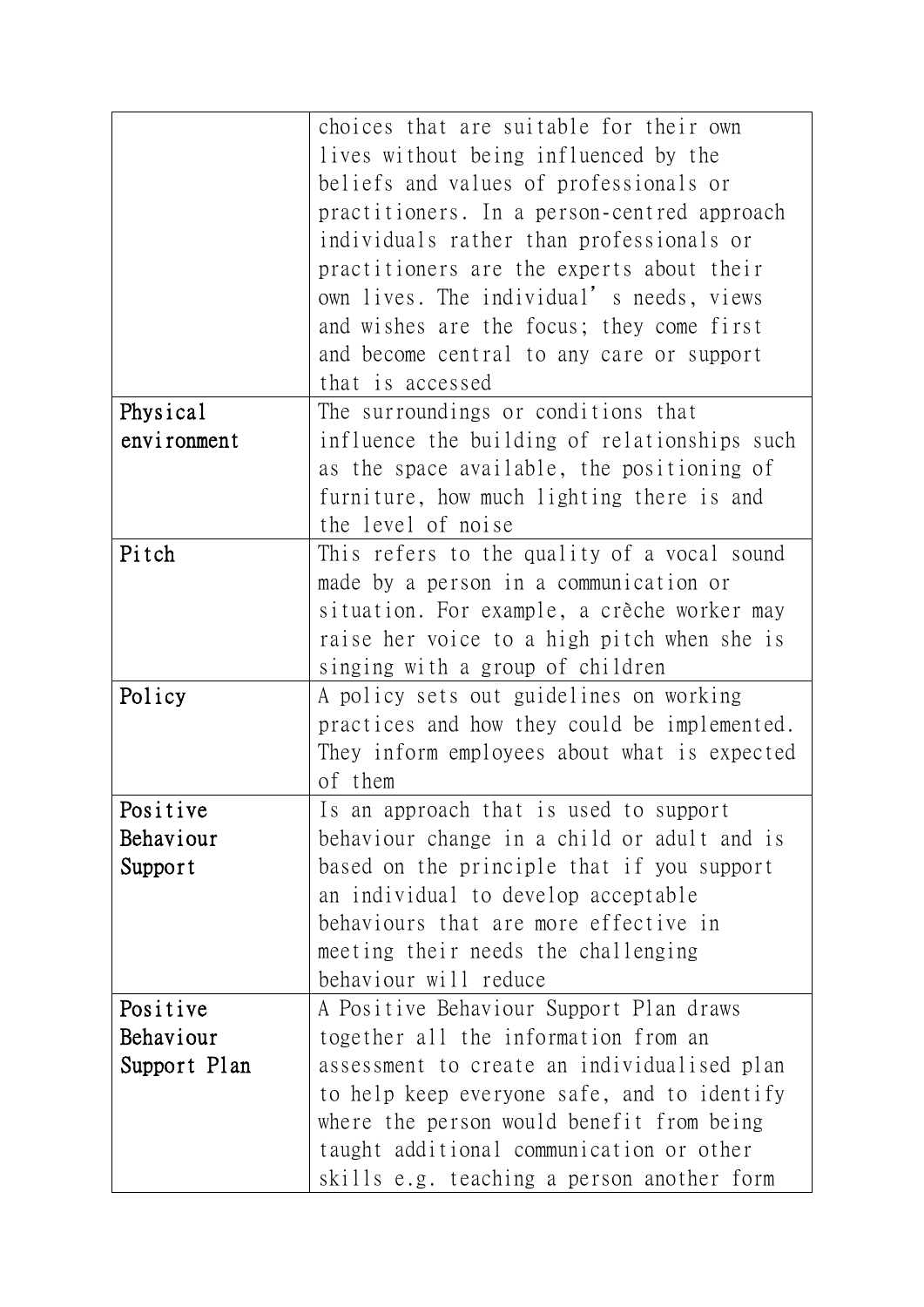|                   | of communication such as signs or picture    |
|-------------------|----------------------------------------------|
|                   | cards to indicate they have finished an      |
|                   | activity or to ask for a drink               |
| Positive          | Positive relationships are meaningful ways   |
| relationship      | of interacting with others that result in    |
|                   | positive emotions such as happiness,         |
|                   | enjoyment and peacefulness as well as a      |
|                   | sense of wellbeing. Positive relationships   |
|                   | are constructive and beneficial for all      |
|                   | those involved                               |
| Precursor         | Precursor behaviours can sometimes precede a |
| behaviours        | specific challenging behaviour e.g. tense    |
|                   | muscles, pacing, sweating, facial            |
|                   | expressions, increased breathing rate.       |
|                   | Identifying precursor behaviours can assist  |
|                   | in developing effective strategies to        |
|                   | promote positive behaviour                   |
| Primary           | These consist of changing aspects of a       |
| preventative      | person's living, working and recreational    |
| strategies        | environments so that the possibility of      |
|                   | challenging behaviour is reduced - reducing  |
|                   | noise levels for some individuals may reduce |
|                   | levels of anxiety and distress               |
| Reactive          | Reactive interventions are brought into play |
| interventions     | once unforeseen behaviour that challenges    |
|                   | occurs;                                      |
|                   | Appear calm                                  |
|                   | • Be aware of body language                  |
|                   | Distraction and redirection<br>$\bullet$     |
|                   | Theory of proxemics                          |
| 'Reactive'<br>Red | The Red 'Reactive' phase is where            |
| phase             | challenging behaviour occurs and there is a  |
|                   | need to do something quickly to achieve safe |
|                   | and rapid control over the situation to      |
|                   | prevent unnecessary distress and injury      |
| Restrictive       | Examples of restrictive interventions;       |
| interventions     | Physical restraint                           |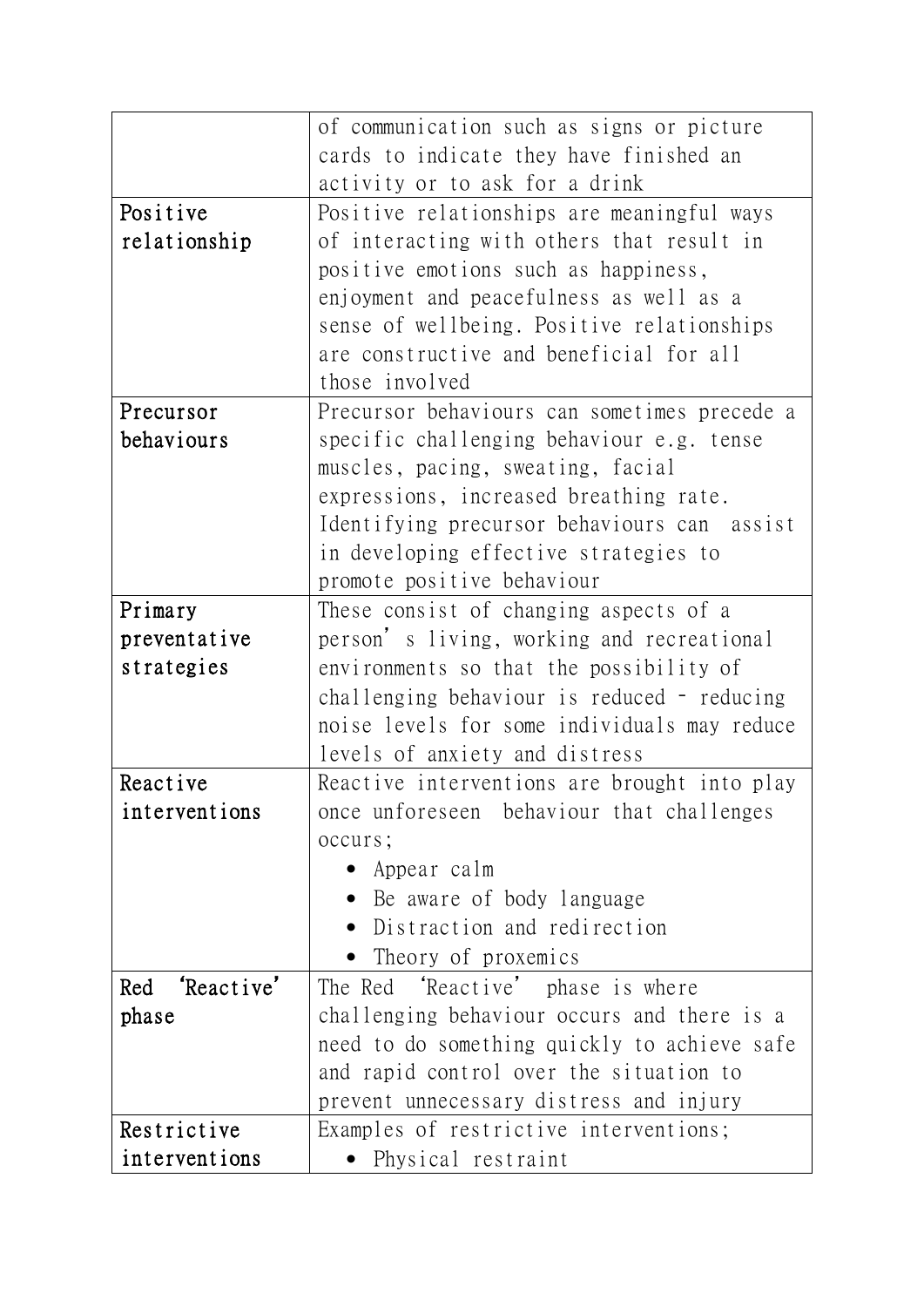|               | • Mechanical restraint                       |
|---------------|----------------------------------------------|
|               | • Chemical restraint                         |
| Secondary     | This is where distraction or diversion       |
| preventative  | activities are undertaken by staff to        |
| strategies    | prevent escalation                           |
| Social        | The social conditions that influence the     |
| environment   | building of relationships such as            |
|               | individuals and professionals background,    |
|               | education, interactions with others          |
| Technological | Technological aids are designed to enable    |
| aids          | children and adults to communicate more      |
|               | easily. For example, a Dynavox, that         |
|               | resembles a tablet PC, can be used by        |
|               | children and adults who are unable to speak  |
|               | by providing them with words and messages    |
|               | that they can access via touching a screen   |
|               | that contains text, pictures and symbols; it |
|               | then converts those that are touched into    |
|               | speech. Light writers are text-to-speech     |
|               | devices, also designed for individuals who   |
|               | cannot speak but who are able to write and   |
|               | type a message on the keyboard that is then  |
|               | displayed; the message is then converted     |
|               | into speech                                  |
| Tertiary      | Tertiary strategies are reactive measures    |
| strategies    | such as restrictive interventions which      |
|               | should only be used when there is            |
|               | significant risk of harm to the individual   |
|               | or others around them                        |
| Theory of     | Proxemics is a theory of non-verbal          |
| proxemics     | communication that demonstrates the effect   |
|               | that physical distance will have on          |
|               | escalating or de-escalating challenging      |
|               | behaviour, e.g. it is important not to       |
|               | invade an individual' s personal space       |
| Tone          | This refers to the pitch and strength of a   |
|               | vocal sound made by a person in a            |